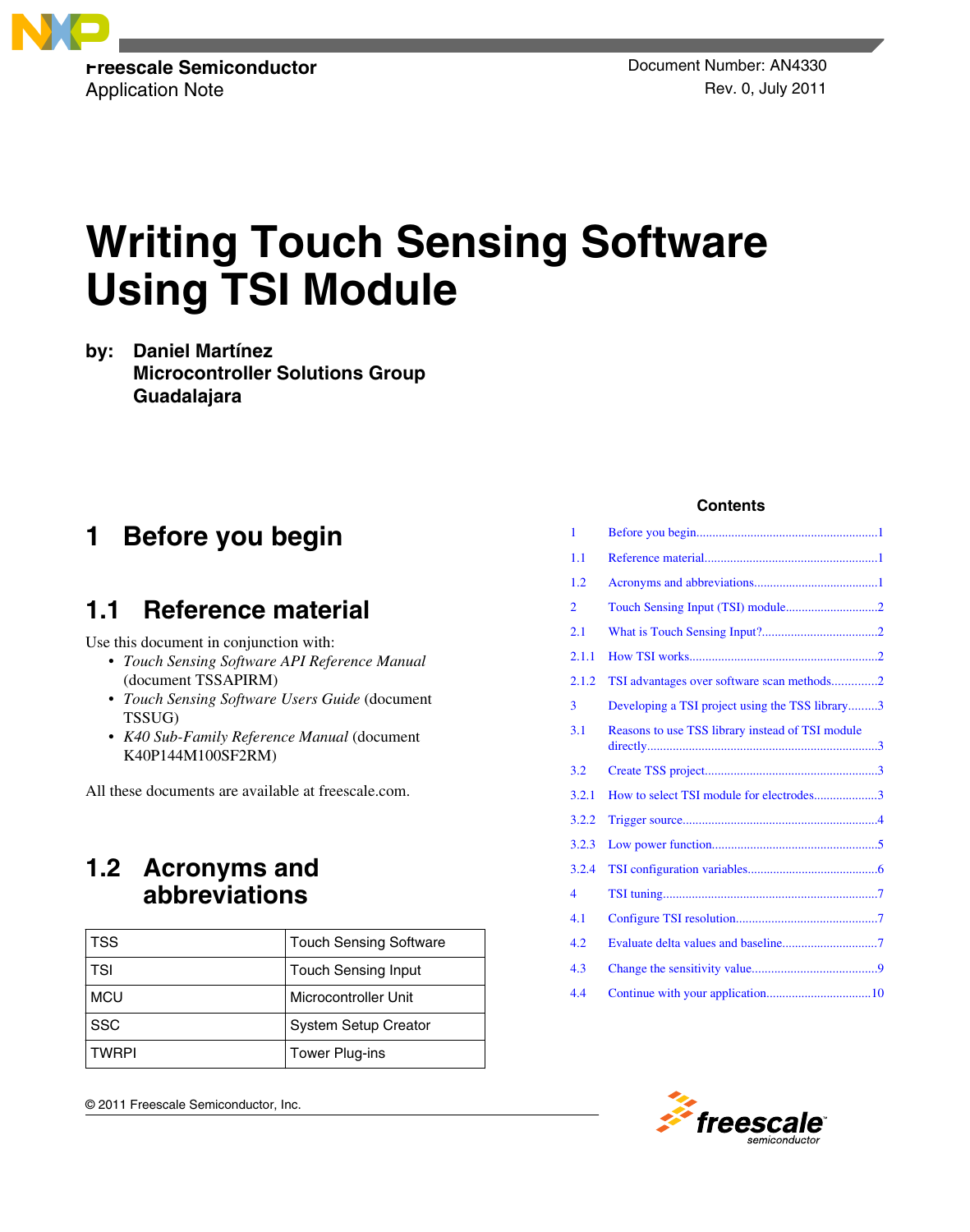<span id="page-1-0"></span>

## **2 Touch Sensing Input (TSI) module**

## **2.1 What is Touch Sensing Input?**

TSI is an electrode capacitive scan method based on hardware. Not all Freescale MCUs include a TSI module — it is a specific peripheral present only in certain MCU families like Coldfire+ and Kinetis. Besides all the advantages offered by having a dedicated module for touch sensing solutions, our TSS library has complete support for TSI. This makes the configuration and use of the module much easier.

## **2.1.1 How TSI works**

Basically TSI uses two oscillating signals, one internal and another external. Each signal can be configured by the module. The external signal must be slower — this allows counting the number of times that the fast signal oscillates during a single external period.

When a touch changes the capacitance, the internal signal remains oscillating at the same frequency as before, but the external signal frequency becomes slower. For this reason there is an increment of the internal oscillation count during the external period.



## **Figure 1. Internal reference oscillations (Blue) vs. external reference oscillations (Black)**

The value thus generated must be recorded on a TSI module register and will be actualized at the end of each scan. In this way the TSS library or the application will know when the touch has occurred.

In the next sections some configurable parameters, including the external and internal reference oscillations, will be explained and shown in demo code.

### **NOTE**

For further information about TSI operations, please refer to the TSI chapter in the appropriate MCU reference manual.

## **2.1.2 TSI advantages over software scan methods**

Below is a list of the most important advantages that TSI offers versus a software scan method.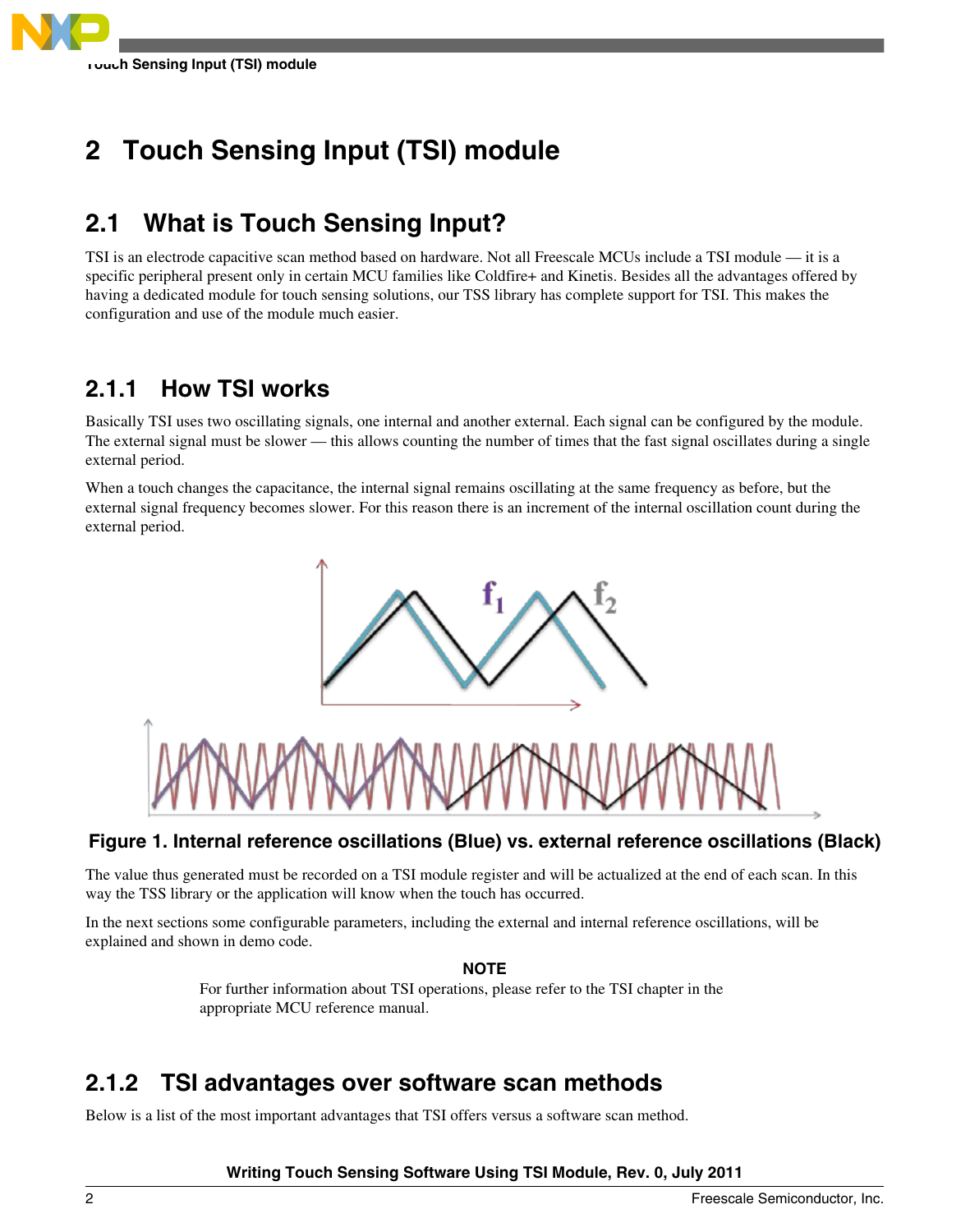<span id="page-2-0"></span>

- Reduced MCU processing time
- More robustness against electrical noise
- More sensitivity
- Ability to work in, and wake up from, low power modes
- No need for external hardware, except electrode
- More configuration possibilities
- Interrupts for simplified real-time processing

In addition to these improvements, there are also all the advantages already offered by the TSS library.

To better understand what TSS offers, please refer to Freescale document TSSAPIRM, *Touch Sensing Software API Reference Manual*, which explains this library in detail.

## **3 Developing a TSI project using the TSS library**

## **3.1 Reasons to use TSS library instead of TSI module directly**

The TSS library is modular software that provides a framework for Freescale touch sensing solutions. It is structured only for linking the user application with the modules used in the application code. The TSI sensor method is one of the integrated low level methods using the TSI hardware (HW) peripheral module.

TSS covers these functions for the TSI periphery:

- TSI HW module initialization
- TSI HW module auto-calibration
- Waking the MCU from low power mode by detecting a touch
- Triggering in all available modes (ALWAYS, software (SW) and AUTO)
- Starting the capacitance measurement on the pin and handling measured values

Over the measured signal you can use all other TSS functions, such as:

- Baseline tracking
- Debouncing
- TSS decoding of key pad, slider, and rotary controls
- IIR and noise amplitude filters
- Visualization and debugging tools
- Possibility to create a mixed solution combining software scan methods and TSI

## **3.2 Create TSS project**

Below is a description of the new TSS options when using the TSI module. Freescale document TSSUG, *Touch Sensing Software Users Guide,* has a complete step-by-step description of how to create a new TSS project, if needed to complement this description. This guide is intended to help understand the configurable parameters in further detail.

## **3.2.1 How to select TSI module for electrodes**

When the electrodes are to be assigned, the TSI option should be chosen as the scan method ([Figure 2](#page-3-0) for System Setup Creator, [Figure 3](#page-3-0) for Processor Expert). Make sure that the correct channel is selected.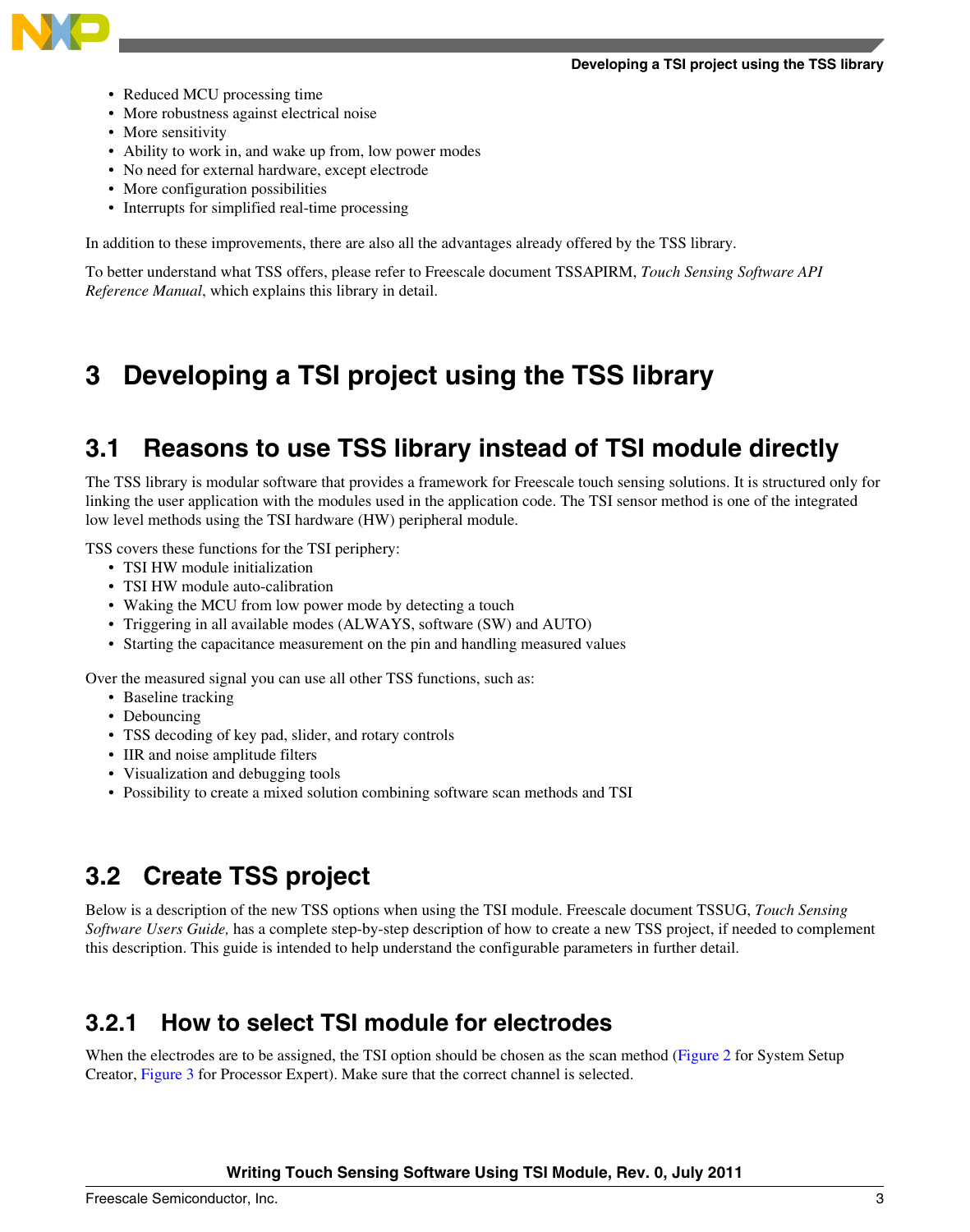<span id="page-3-0"></span>

**Developing a TSI project using the TSS library**

| $E$ Electrode 0 |                                                                               |                   |                 |                                                            |                           |                                                       |
|-----------------|-------------------------------------------------------------------------------|-------------------|-----------------|------------------------------------------------------------|---------------------------|-------------------------------------------------------|
| Method:         | <b>TSIO</b><br><b>TPM</b><br>TPM0<br>TPM1                                     | $\checkmark$<br>∧ | Port:<br>$\vee$ | $0\stackrel{\scriptscriptstyle\wedge}{\downarrow}$<br>Bit: | Chan: CHO<br>$\checkmark$ | 255 章<br>Noise Amplitude Filter Size:<br>ΟK<br>Cancel |
|                 | TPM2<br>TPM3<br>TPM4<br> FTM<br>FTM0<br>IFTM1<br>FTM2<br>FTM3<br>FTM4<br>TSI0 | $\checkmark$      |                 |                                                            |                           |                                                       |



| TSI Module<br><b>Sensing Method</b><br>⊟                         |                                |
|------------------------------------------------------------------|--------------------------------|
|                                                                  |                                |
| lGPIO Method<br>TSI Channel                                      | PTB0/I2C0_SCL/FTM1_CH0/RMII0_M |
| Config Registers Init KBI/PTI Method<br>Ξ<br>Timer Input Capture |                                |
| Electrode Enabled<br>lCTS Method                                 |                                |
| Electrode Sensitivity TSI Module                                 |                                |

## **Figure 3. Electrode pin assignment in Processor Expert**

The TSS\_SystemSetup.h file should be written something like this.

| #define TSS E0 TYPE  | TSI0 CHO  |  |  | /* Electrode measurement method specification */ |  |
|----------------------|-----------|--|--|--------------------------------------------------|--|
| #define TSS E1 TYPE  | TSI0 CH6  |  |  | /* Electrode measurement method specification */ |  |
| #define TSS E2 TYPE  | TSI0 CH7  |  |  | /* Electrode measurement method specification */ |  |
| #define TSS E3 TYPE  | TSI0 CH8  |  |  | /* Electrode measurement method specification */ |  |
| #define TSS E4 TYPE  | TSI0 CH13 |  |  | /* Electrode measurement method specification */ |  |
| #define TSS E5 TYPE  | TSI0 CH14 |  |  | /* Electrode measurement method specification */ |  |
| #define TSS E6 TYPE  | TSI0 CH15 |  |  | /* Electrode measurement method specification */ |  |
| #define TSS E7 TYPE  | TSI0 CH5  |  |  | /* Electrode measurement method specification */ |  |
| #define TSS E8 TYPE  | TSI0 CH9  |  |  | /* Electrode measurement method specification */ |  |
| #define TSS E9 TYPE  | TSI0 CH11 |  |  | /* Electrode measurement method specification */ |  |
| #define TSS E10 TYPE | TSI0 CH10 |  |  | /* Electrode measurement method specification */ |  |
| #define TSS E11 TYPE | TSI0 CH12 |  |  | /* Electrode measurement method specification */ |  |

In this case the twelve electrodes were assigned to TSI channels. The electrode number assignment will be important when the decoder control option is selected — see the next example.

| #define TSS N CONTROLS                                                                                  |                                                                                                                                                                                                                                                       |                                                                                                                                                                              |
|---------------------------------------------------------------------------------------------------------|-------------------------------------------------------------------------------------------------------------------------------------------------------------------------------------------------------------------------------------------------------|------------------------------------------------------------------------------------------------------------------------------------------------------------------------------|
| #define TSS CO TYPE<br>#define TSS CO ELECTRODES<br>#define TSS CO STRUCTURE<br>#define TSS CO CALLBACK | TSS CT KEYPAD<br>10<br>cKey0 and the control of the control of the control of the control of the control of the control of the control of the control of the control of the control of the control of the control of the control of the control of th | $/*$ Control type $*/$<br>/* Number of electrodes in the control $*/$<br>/* Name of the C&S struct to create $*/$<br>TSS1 fCallBack0 /* Identifier of the user's callback */ |
| #define TSS C1 TYPE<br>#define TSS C1 ELECTRODES<br>#define TSS C1 STRUCTURE<br>#define TSS C1 CALLBACK | TSS CT KEYPAD<br>$2 \left( \frac{1}{2} \right)$<br>cKey1 and the set of the set of the set of the set of the set of the set of the set of the set of the set of t                                                                                     | $/*$ Control type */<br>/* Number of electrodes in the control $*/$<br>/* Name of the C&S struct to create $*/$<br>TSS1 fCallBack1 /* Identifier of the user's callback */   |

In this case there are two keypad controls. The first one will control electrodes E0 to E9 and the second one electrodes E10 and E11.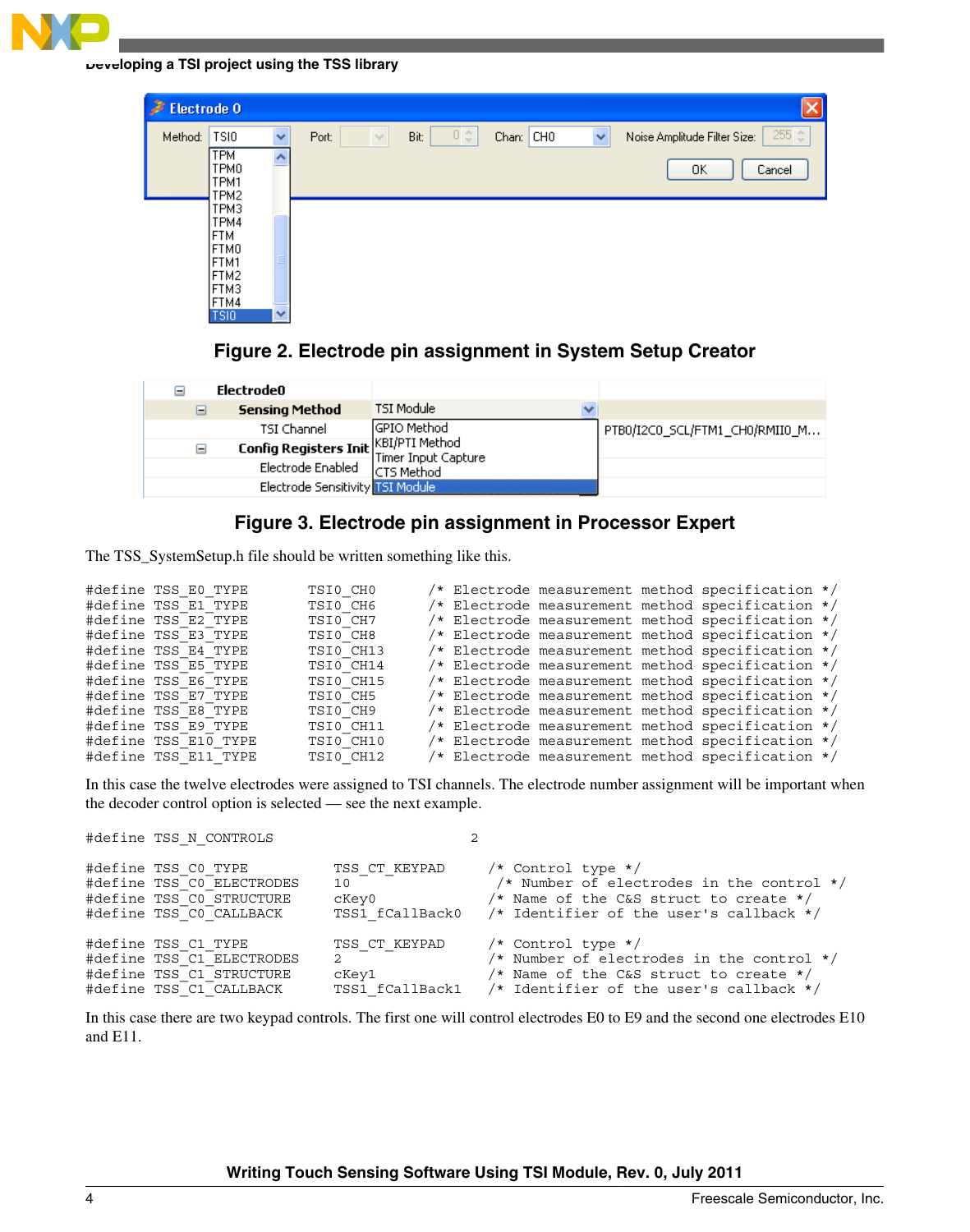#### **Developing a TSI project using the TSS library**

<span id="page-4-0"></span>

## **3.2.2 Trigger source**

In the software scan method the measurement processing is asynchronous, which means that the scan process is carried out every time TSS\_Task function is called. The trigger source is a new TSI feature that allows you to configure the scan process in three different modes:

- Always mode: the electrode scanning never stops as soon as the scan is finished it immediately starts again.
- Software mode: the scan is performed only if the code directs it do so.
- Auto mode: after the scan finishes, there is a configured wait time, and then the scan will start again.

Note that this feature only affects the hardware scan process. This means that TSS\_Task has to be called to perform the touch detection and all the software TSS functions.

Below is an example of how to configure the trigger source in auto mode. The trigger source is also affected by the clock source, clock divider and clock prescaler. These variables are explained in the next section.

#### **NOTE**

For further information about the trigger source, please refer to *Touch Sensing Software Users Guide* (TSSUG) and *Touch Sensing Software API Reference Manual* (TSSAPIRM).

This next code line in TSS\_SystemSetup.h will enable the trigger source.

#define TSS USE TRIGGER SOURCE TSI0 /\*Identifier of the Trigger source device\*/

This is the code to configure the trigger source. The scan period is an 8-bit configurable register. Values between 1–255 are valid.

```
/* Auto Trigger Config */
TSS_SetSystemConfig(System_SystemTrigger_Register, TSS_TRIGGER_MODE_AUTO); 
/* TSS_TRIGGER_MODE_AUTO/TSS_TRIGGER_MODE_ALWAYS/TSS_TRIGGER_MODE_SW */ 
TSS SetSystemConfig(System AutoTriggerModuloValue Register, 255);
```
## **3.2.3 Low power function**

The low power function attempts to wake the MCU from low power mode if the defined source device detects a touch. The configurable variables for low power are:

- Selectable electrode, which is any TSI electrode from the application
- Low power scan period (to reduce power consumption, the scan period should be slower than normal scans)
- Sensitivity, which generally will be the same or less as in run mode

The electrode functionality will depend on which low power mode was configured. Deeper low power modes allow functionality only from the selected electrode. Other operation modes allow operation from all electrodes on the application. Please refer to the appropriate MCU reference manual to clarify the low power modes available.

This next macro in the TSS\_SystemSetup.h file will enable the use of low power.

```
#define TSS USE LOWPOWER CONTROL SOURCE TSI0 /* Identifier of the Low
                                          Power control source device */
```
The code below shows the lines needed to configure the low power mode parameters.

```
/* Low Power Config */
TSS_SetSystemConfig(System_LowPowerScanPeriod_Register, 0x08); 
TSS_SetSystemConfig(System_LowPowerElectrode_Register, 5u); 
TSS<sup>T</sup>SetSystemConfig(System<sup>L</sup>owPowerElectrodeSensitivity Register, 0x1A);
```
### **NOTE**

TSS only enables TSI parameters to work in low power, but the appropriate low power configuration and low power entry must be made by the application.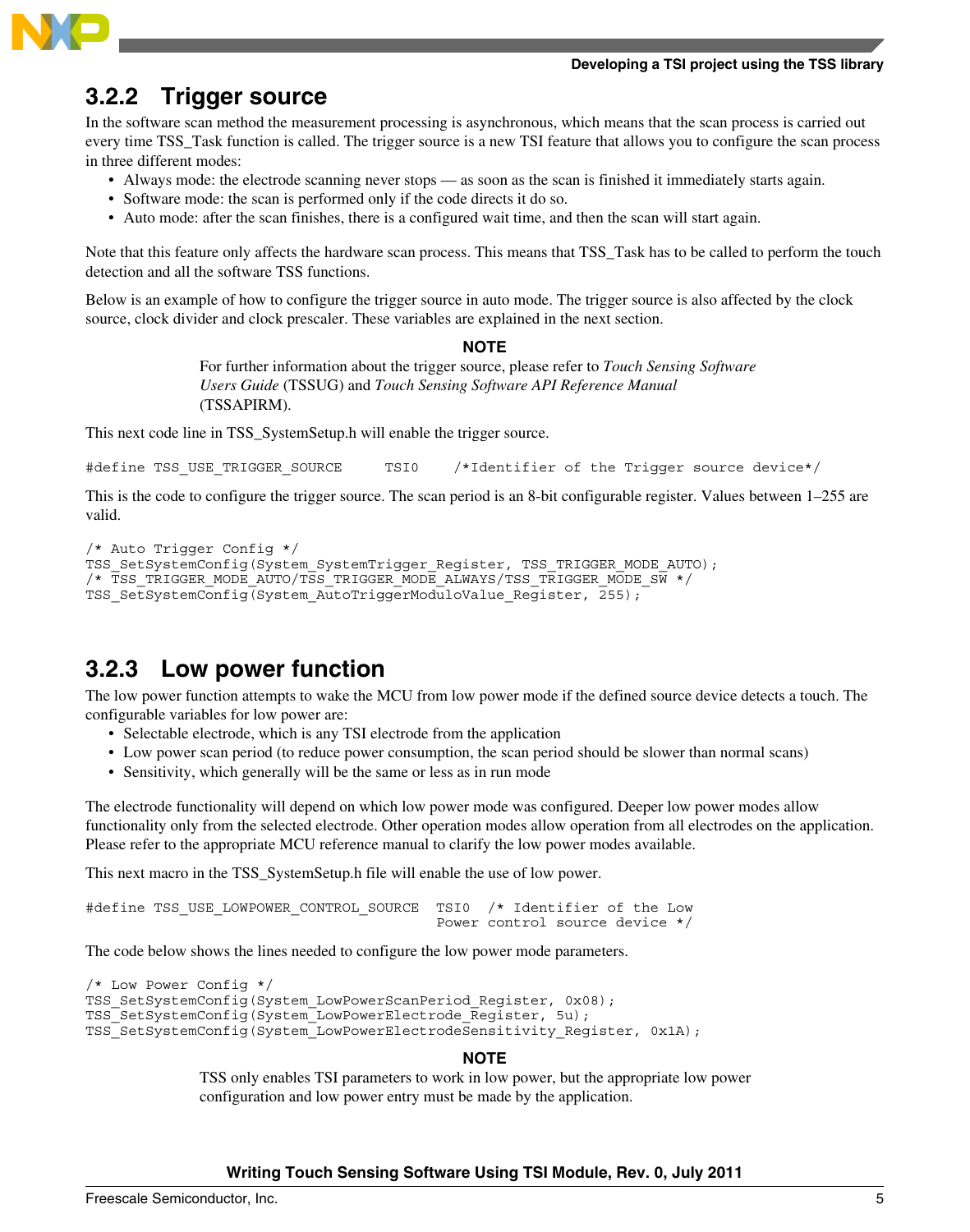## <span id="page-5-0"></span>**3.2.4 TSI configuration variables**

The TSI module has different configuration options to customize your application depending on what you need. The TSS gives you the possibility to configure those variables. Figure 4 and Figure 5 show the help tools on System Setup Creator and Processor Expert respectively.

| TSI Specific-<br>Active Mode                     |                                            | Required TSI Resolution                                  |                            | Auto Calibration Limits:                                                         |                                                |
|--------------------------------------------------|--------------------------------------------|----------------------------------------------------------|----------------------------|----------------------------------------------------------------------------------|------------------------------------------------|
| Clock Source<br>Clock Divider<br>Clock Prescaler | <b>BUSCLK</b><br>$\checkmark$<br>∣∀<br>l v | TSI Resolution in bits<br>Low Power Mode<br>Clock Source | $11 \div$<br>LPOCLK $\vee$ | Ext. Charge Low Limit<br>Ext. Charge High Limit<br>PS Low Limit<br>PS High Limit | $0\frac{A}{2}$<br>$31 \div$<br>$0\simeq$<br>7층 |

**Figure 4. TSI options on System Setup Creator**

| <b>TSI Module</b><br>Ξ                  | Enabled            |
|-----------------------------------------|--------------------|
| <b>Auto Calibration</b><br>⊟            |                    |
| Resolution                              | 11                 |
| <b>Calibration Limits</b><br>⊟          | Enabled            |
| <b>EXTCHRG Low Limit</b>                | D<br>0             |
| <b>EXTCHRG High Limit</b>               | 31                 |
| PS Low Limit                            | $\frac{D}{D}$<br>0 |
| PS High Limit                           | 7                  |
| <b>Clock settings</b><br>$\blacksquare$ |                    |
| Active Mode Clock Source                | <b>Bus clock</b>   |
| Active Mode Prescaler                   | divide by 1        |
| Active Mode Clock Divider               | divide by 2048     |
| Low Power Clock Source                  | <b>LPOCLK</b>      |

## **Figure 5. TSI options on Processor Expert**

### **For active mode**

Clock source: The selection of the clock will depend on your application and the operation modes you want to use. To verify which specific clock you need for each operation mode, please refer to the appropriate MCU reference manual.

#define TSS TSI SCANC AMCLKS 0 /\* Input Active Mode Clock Source (0=BUSclk, 1=MCGIRCLK, 2=OSCERCLK, 3-NA)\*/

Clock divider: This variable directly affects the clock source that has been selected. It is in effect only if auto mode on trigger source is enabled.

```
#define TSS_TSI_SCANC_AMCLKDIV 1 /* Input Active Mode Clock Divider
                                       ( 0 = \text{divide 1, 1} = \text{divide 2048 } ) */
```
Clock prescaler: This register is in effect only if auto mode is enabled on trigger source. The configuration will depend on the scan period required by the application.

```
#define TSS TSI SCANC AMPSC 0 /* Input Active Mode Clock Prescaler
                                       ( 0 = \text{divide 1, } 7 = \text{divide 128 } ) */
```
### **For Low power mode**

Clock source: This variable is relevant only if you use low power mode. It will be selected depending on the current consumption and the available chip clock for the application.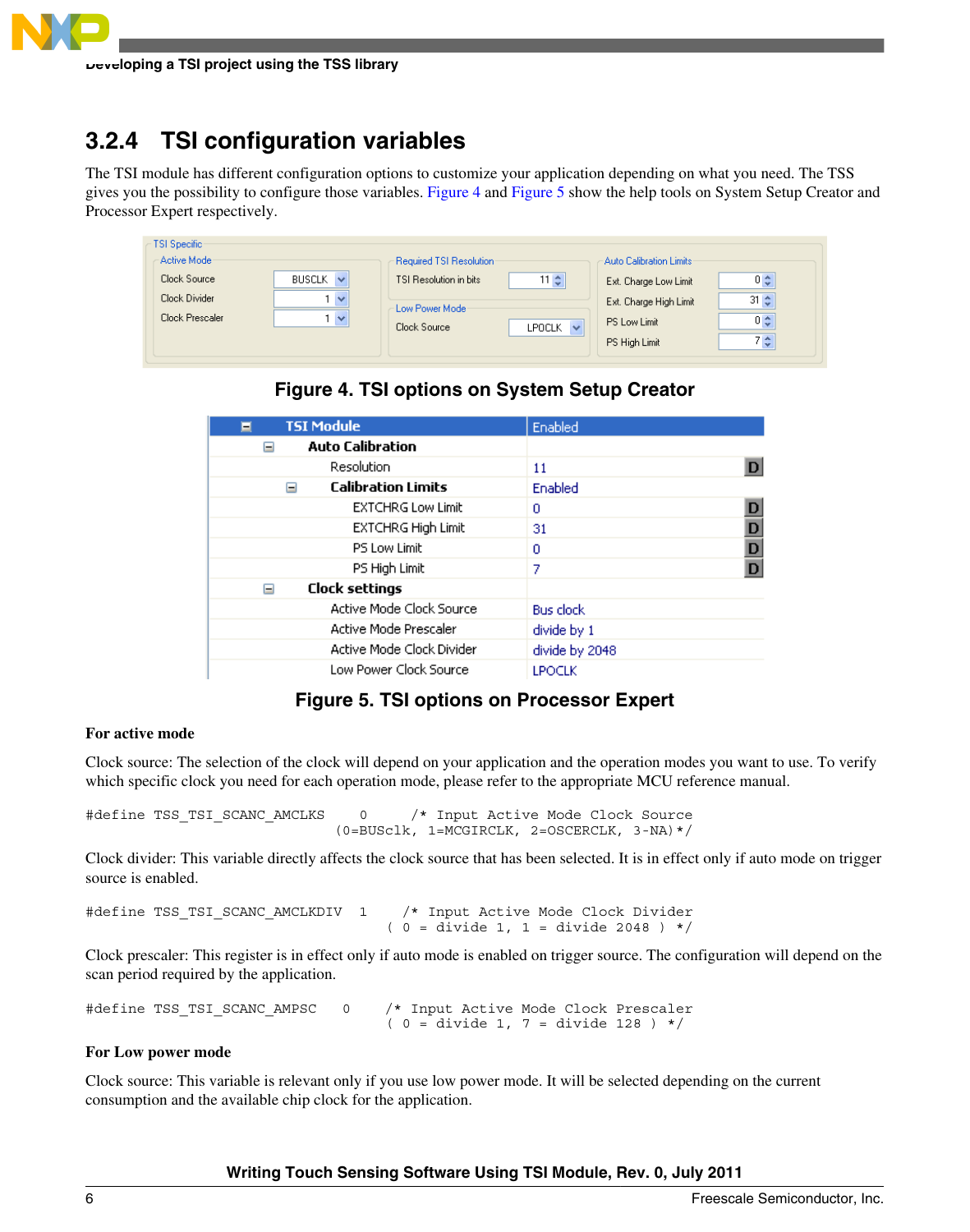<span id="page-6-0"></span>

```
TSI tuning
```
#define TSS TSI GENCS LPCLKS 0 /\* Low Power Mode Clock Source  $(0 = LPOCLK, 1 = VIPOSCCLK ) * /$ 

#### *TSI resolution*

TSI resolution in bits: This variable is not a TSI module register, but depending on this value most of the TSI parameters will be calculated. The larger this value is, the more sensitive the application will be, but the smaller it is, the more robust the application will be against noise.

#define TSS TSI RESOLUTION 11 /\*Required Bit resolution of the TSI\*/

#### *TSI auto-calibration limits*

External OSC charge current low and high limit: This value controls the current from the oscillator. If the current is low the sample charge time will be slower, which allows more sensitivity. But if the current is low, the possibility of being affected by electrical noise is bigger.

#define TSS TSI SCANC EXTCHRG LOW LIMIT 1 /\* Low Limit of External OSC Charge Current register value for TSI autocalibration \*/ #define TSS TSI SCANC EXTCHRG HIGH LIMIT 31 /\* High Limit of External OSC Charge Current register value for TSI autocalibration \*/

External OSC prescaler low and high limit: This variable acts like a sample multiplier, which means that the higher this value is, the higher the number of samples will be too. This is the best way to reach the required sensitivity.

#define TSS TSI GENCS PS LOW LIMIT  $/$  0  $/$  Low Limit of External OSC Prescaler register value for TSI autocalibration \*/ #define TSS TSI GENCS PS HIGH LIMIT 7 7 /\* High Limit of External OSC Prescaler register value for TSI autocalibration \*/

## **4 TSI tuning**

One of the most complicated parts of development for a touch sensing design is the tuning of the electrodes. This section provides a description of how to perform this process.

To make this activity easier and more informative we will use the FreeMaster tool, which shows useful TSS variables in real time while tuning the design. You can also check these variables via the CodeWarrior debugger, but CodeWarrior does not always have the capability to show the variables in real time.

#### **NOTE**

*Touch Sensing Software Users Guide* (TSSUG) has a guide to enable FreeMaster on your project. You can also use the examples in the TSS library as a guide.

## **4.1 Configure TSI resolution**

This first setting may be configured at the start of the the project with any TSS tool, or you can modify this value directly in the TSS\_SystemSetup.h file if your project is already complete. For this example the resolution will be eight, which is the least sensitive but the most robust for noisy environments.

#define TSS\_TSI\_RESOLUTION 8 /\*Required Bit resolution of the TSI\*/

## **4.2 Evaluate delta values and baseline**

Run the program and look at the electrode baseline (tss\_au16ElecBasline[]) and delta (tss\_ai8InstantDelta[]). The value of this variable should increment during a touch event.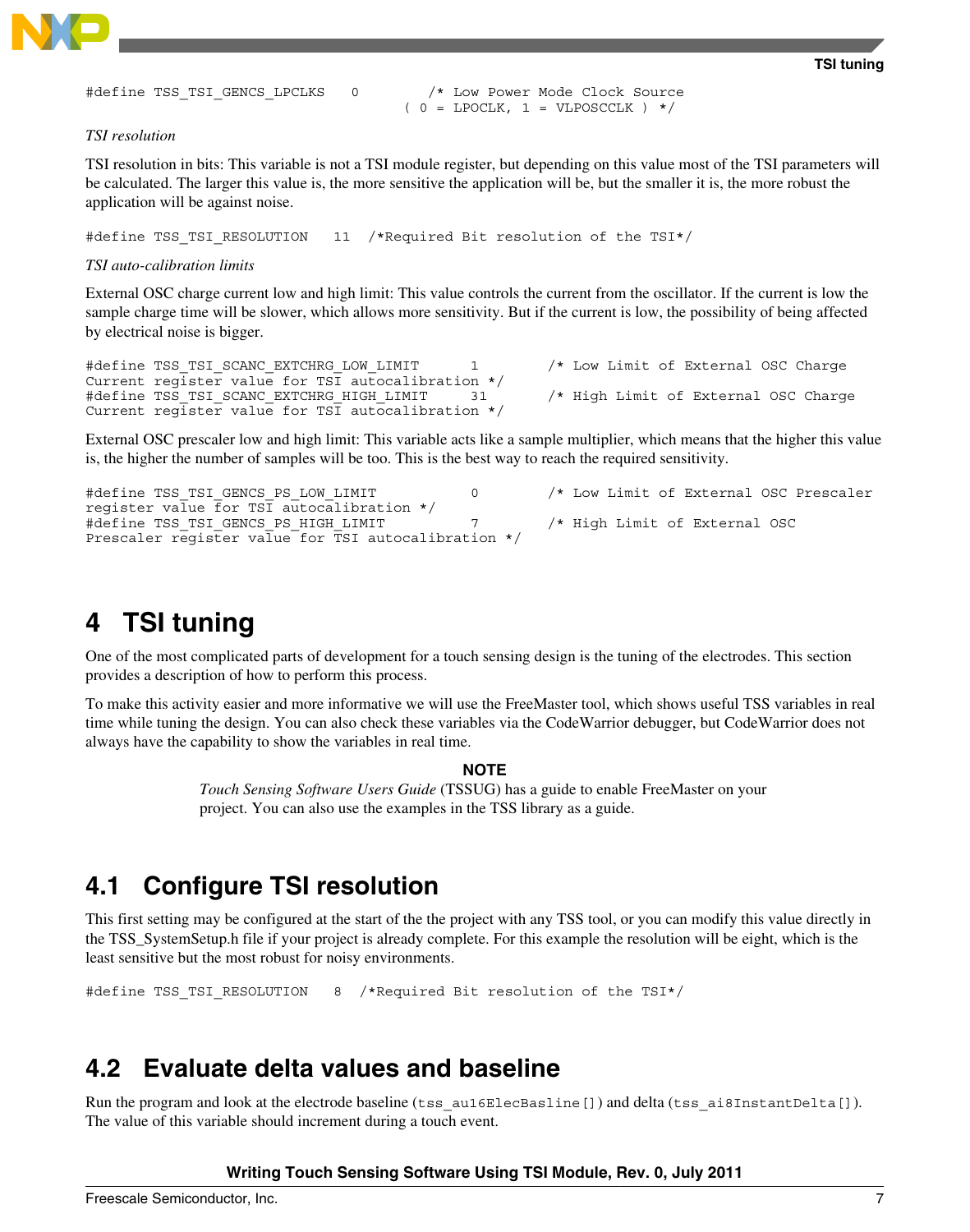

#### **TSI tuning**

If there is no delta or if the change to be detected is very small, increment the OSC prescaler register variable until the delta value will be around 20–70. The higher the value then the higher the sensitivity, but the tradeoff is scanning time. Doing more scans means more time to get a measurement.

Figure 6 is an example where the sensitivity is too low. The evaluated electrode on this example is E3, the maximum delta value on touch events was around 8, and the baseline was around 169.

Relevant variables:



**Figure 6. Delta values with low sensitivity**

If the sensitivity is too high then there can be crosstalk in touch events, meaning that approaching one electrode may trigger a touch in another one. Reduce the OSC prescaler value to reduce sensitivity.

Figure 7 is an example of a configuration that has too much sensitivity. The evaluated electrode is E3, baseline value is around 6885, a touch event delta value is 127, which means it has overflowed. The problem here is that some electrodes show crosstalk. Also note that by having too much sensitivity, electrical noise will have a bigger impact.

Relevant variables:

```
(void)TSS SetSystemConfig(System NSamples Register, 8);
#define TSS_TSI_GENCS_PS_LOW_LIMIT 7
#define TSS TSI GENCS PS HIGH LIMIT
```


## **Figure 7. Delta value with high sensitivity**

In [Figure 8](#page-8-0), the evaluated electrode is E3, its baseline is 896, and delta value is around 40. In this case a single increment on OSC prescaler may be greater than we want. The appropriate variable to change is the sample number, which modifies the sensitivity but to a smaller degree than the OSC prescaler.

Relevant variables: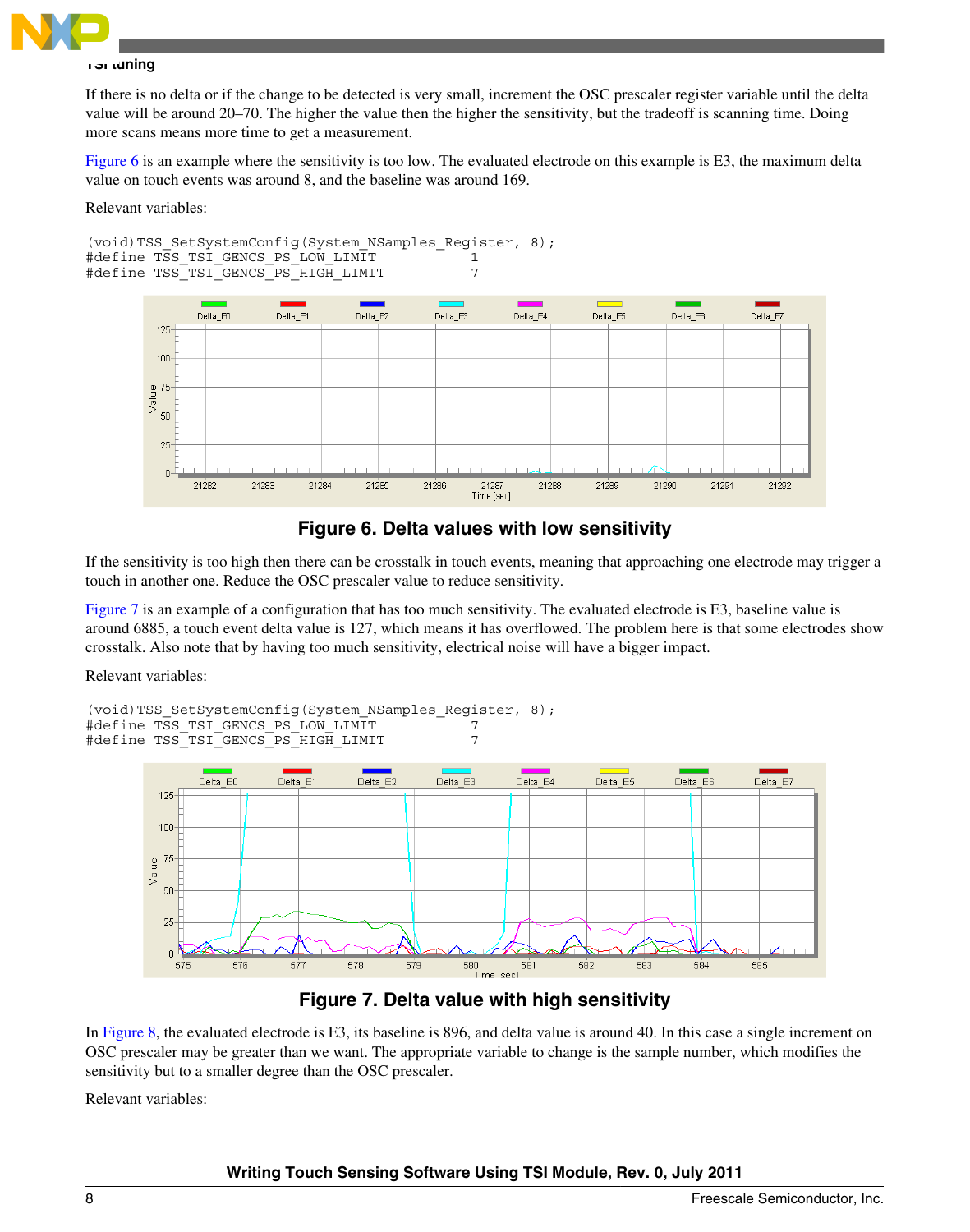<span id="page-8-0"></span>

**TSI tuning**

(void)TSS SetSystemConfig(System NSamples Register, 8); #define TSS\_TSI\_GENCS\_PS\_LOW\_LIMIT 4 #define TSS TSI GENCS PS HIGH LIMIT





Figure 9 shows the evaluated E3 electrode with a delta value of approximately 100, baseline is 1722. There is no crosstalk and there is no overflow on the delta value. For this reason noise should not have a significant impact on the electrodes.

Relevant variables:

```
(void)TSS SetSystemConfig(System NSamples Register, 16);
#define TSS_TSI_GENCS_PS_LOW_LIMIT 4<br>#define TSS_TSI_GENCS_PS_HIGH_LIMIT 4
#define TSS TSI GENCS PS HIGH LIMIT
```


**Figure 9. Appropriate delta value**

## **4.3 Change the sensitivity value**

Once the corresponding changes have been made to delta values, it is time to change the sensitivity values for the application.

The first step is to check the maximum delta value for each electrode. For the previous example, E3 maximum delta is around 110. The recommendation is to use 90% of the maximum delta — for this example that means configure sensitivity to 99 . After evaluating the user experience and tuning the application, the final value for the example is 90. This is important, because a bigger margin allows setting the sensitivity threshold above the signal-to-noise-ratio (SNR), meaning there is less risk of false touch triggers.

[Figure 10](#page-9-0) show the sensitivity threshold value. In this case TSS will interpret a valid touch when the delta value reaches or exceeds the sensitivity threshold (90).

```
(void)TSS_SetSystemConfig(System_Sensitivity_Register + 3, 90);
```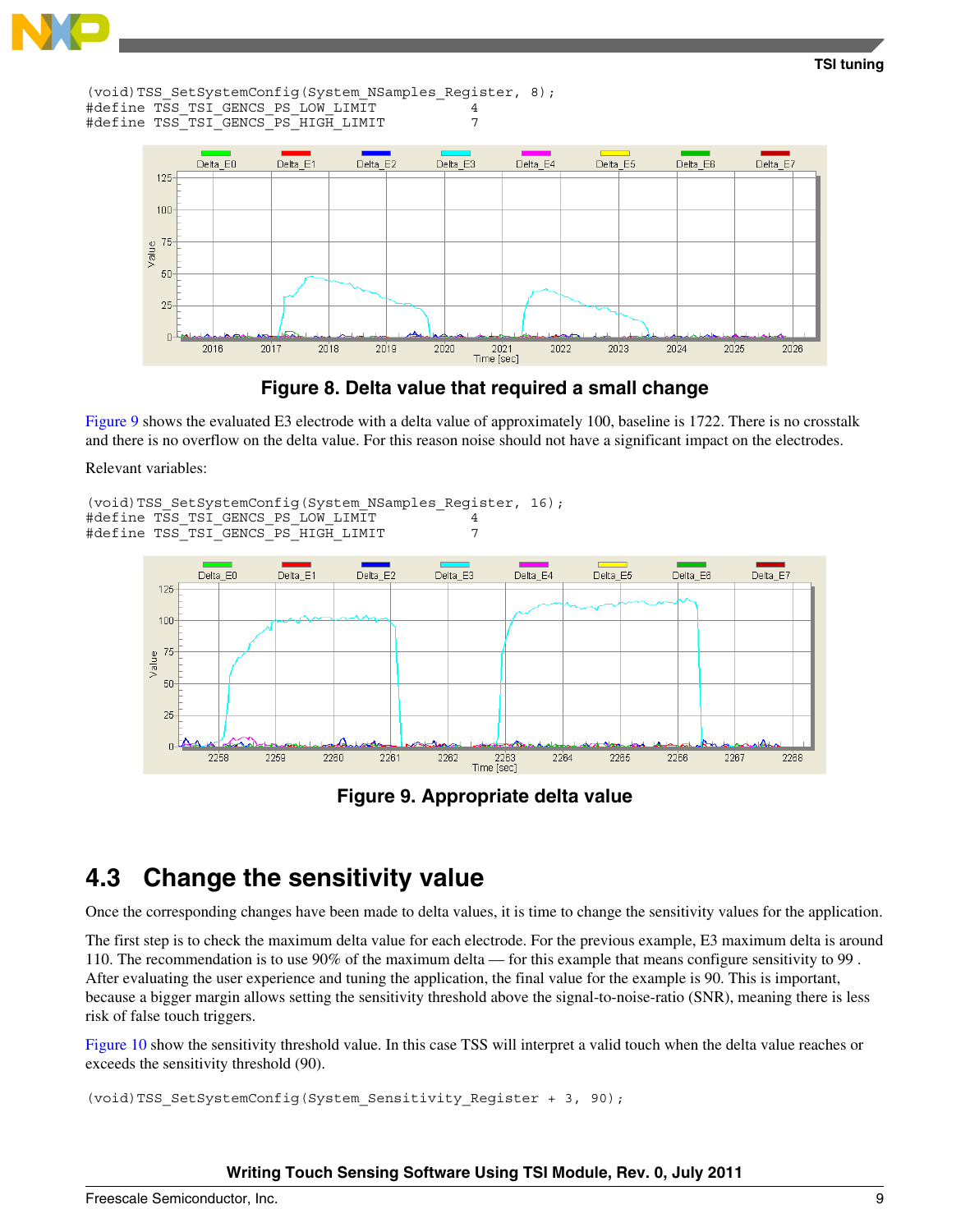<span id="page-9-0"></span>



## **4.4 Continue with your application**

After completing the previous steps, continue with the development of the application. Remember that TSS offers many options to create a complete project. Again, for more information refer to TSSAPIRM, *Touch Sensing Software API Reference Manual.*